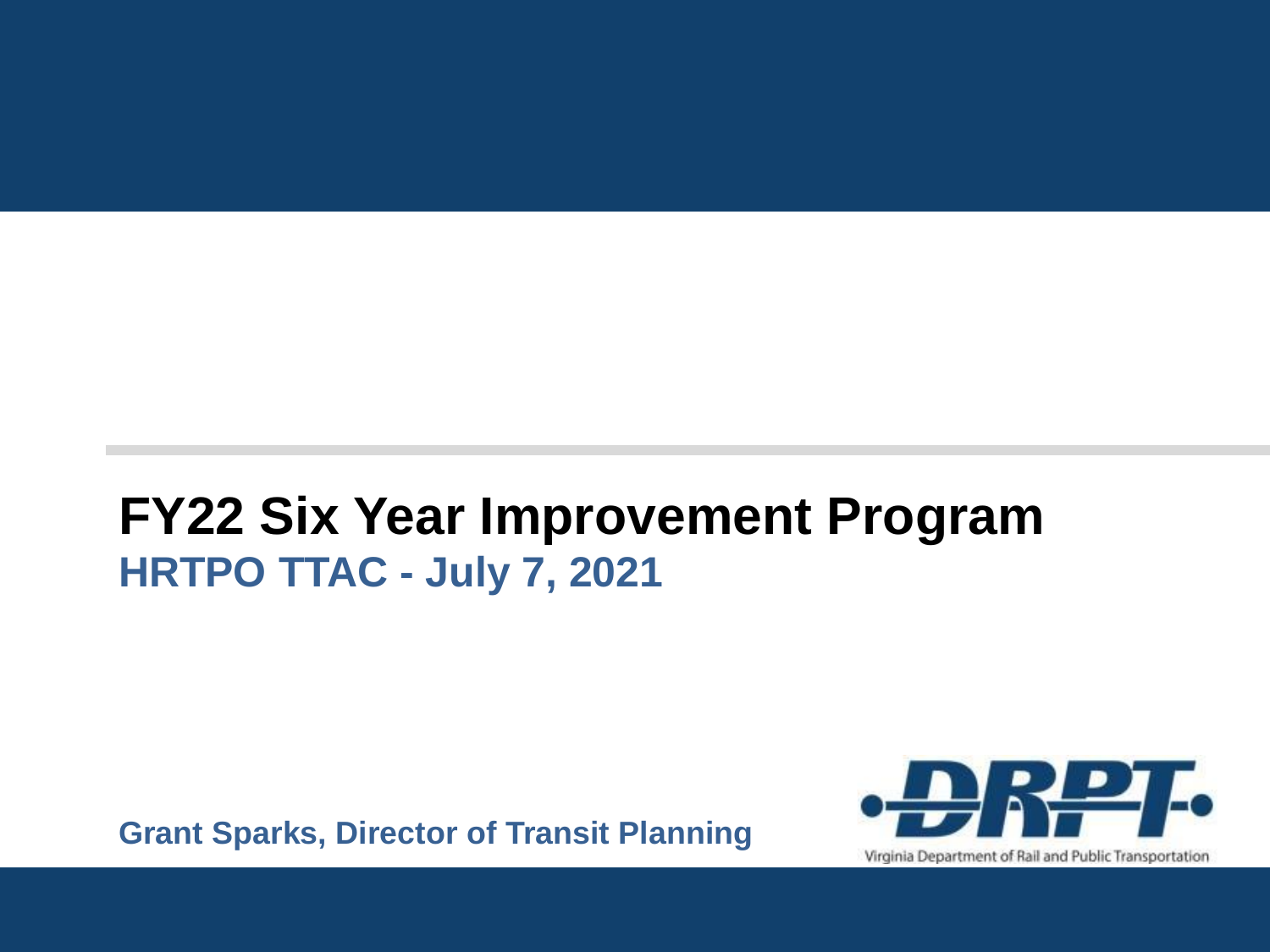### **FY22 SYIP Overview**

|                              | <b>FY22</b>   | <b>FY22-27 Total</b> |
|------------------------------|---------------|----------------------|
| <b>Public Transportation</b> | \$758M        | \$4.2B               |
| Rail                         | \$224M        | \$1.6B               |
| <b>Total</b>                 | <b>\$982M</b> | \$5.8B               |

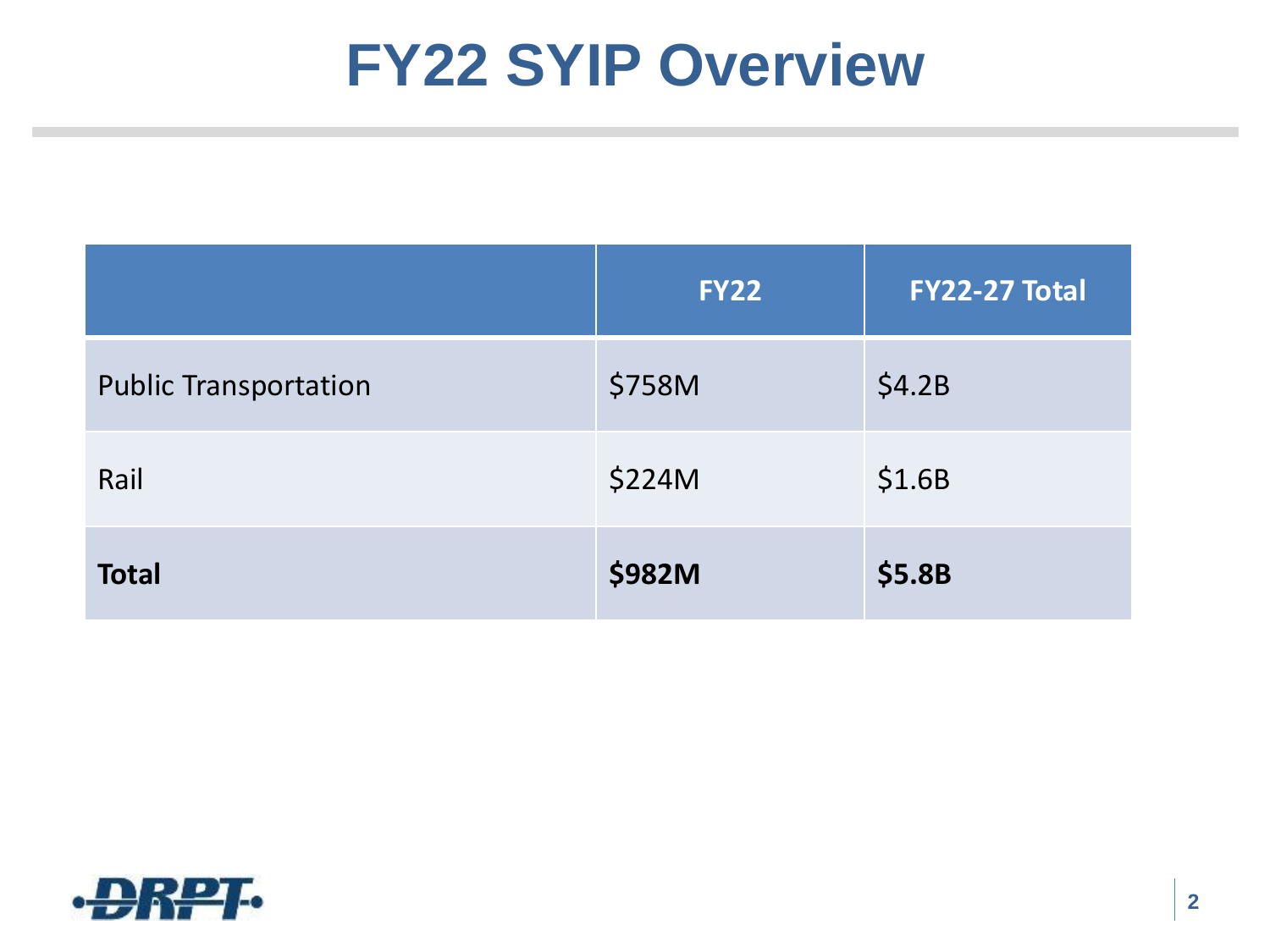## **Transit Funding Allocation Process**

- Review existing grants (federal & state), project progress, transit development plans and state of good repair in making recommendations for capital funding
- **Transit Operating Assistance**
- **Transit Capital**
- **Other Programs:**
	- Demo, TA, Intern, 5310, 5303, CAP



Making Efficient + Responsible Investments In Transit

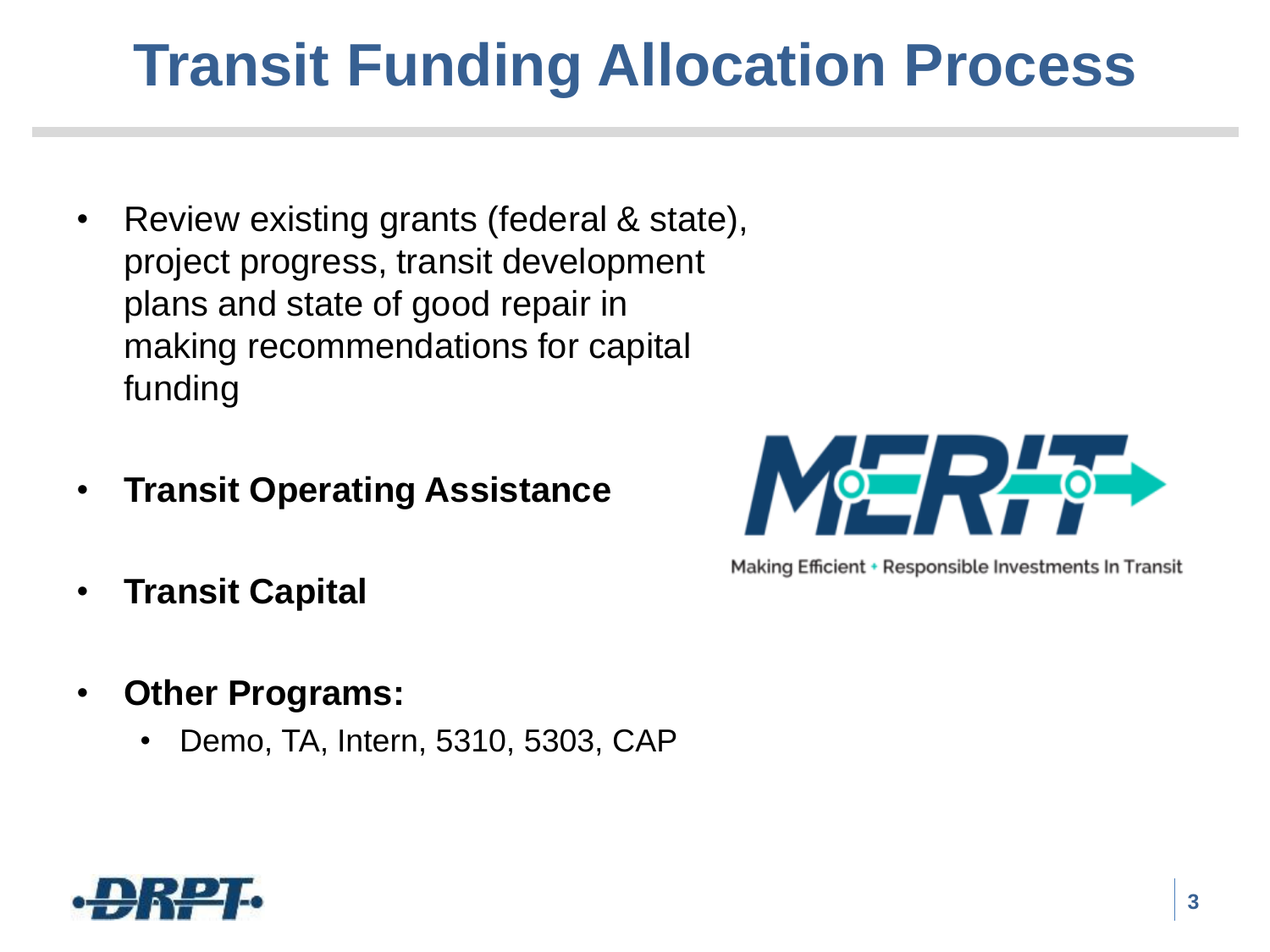# **Transit Operating Assistance**

- Transit agencies have faced unprecedented conditions during the COVID-19 pandemic, while maintaining essential lifeline services for their communities
- Operating assistance offsets a portion (20-30%) of transit agency operating expenses in a typical year
- Transit performance metrics utilized to allocate operating assistance have varied greatly across the state (ridership, service levels)
- **FY22 SYIP:**
	- Carryforward performance data utilized to calculate operating assistance for FY21 (pre-pandemic) for FY22
	- Provided 2% increase in the State Transit Operating Assistance program

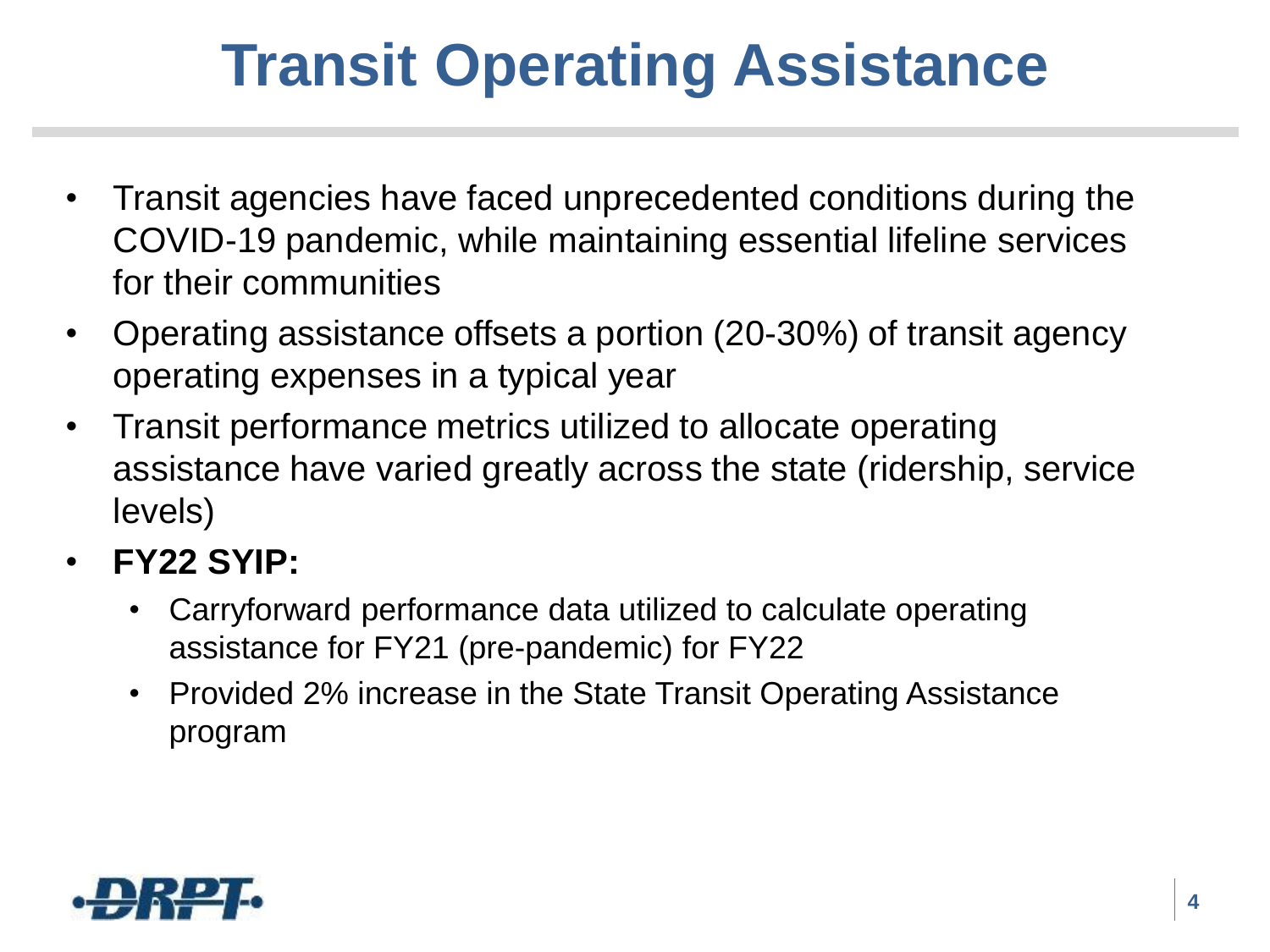## **Transit Operating Assistance**

|                        | <b>FY22 Operating Assistance</b><br><b>Allocation</b> |
|------------------------|-------------------------------------------------------|
| <b>HRT</b>             | \$21,338,349                                          |
| <b>WATA</b>            | \$2,156,592                                           |
| <b>Suffolk Transit</b> | \$303,611                                             |
| <b>Total</b>           | \$23,798,552                                          |

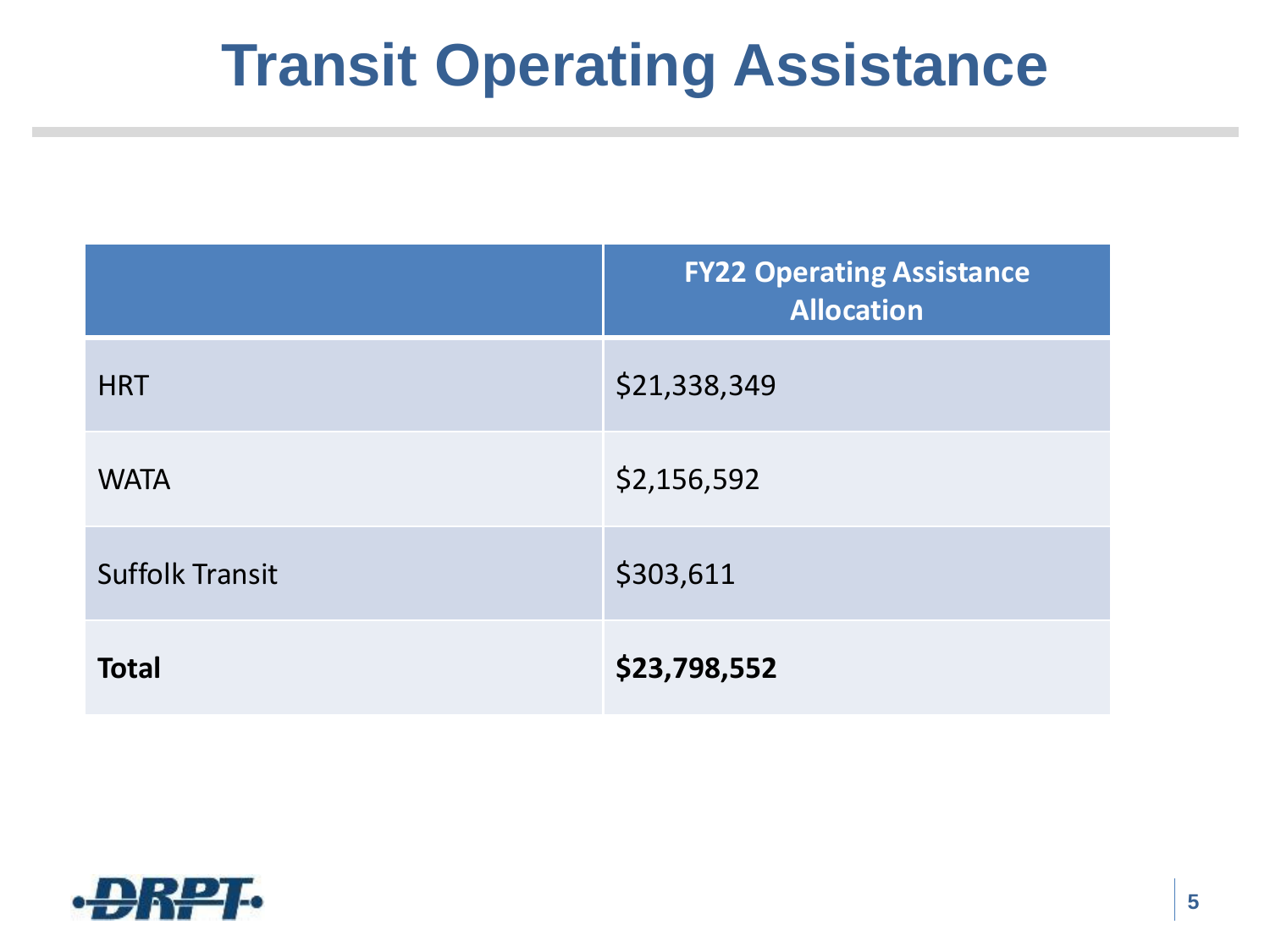## **Transit Capital**

#### FY22 - DRPT State Controlled Capital Transit Funding Requested

Includes: State Capital, State Controlled Federal, DEQ - VW Mitigation funds



- Total of \$216M in state-controlled capital funds requested across 592 individually evaluated projects
- Larger request than usual, but consistent with the 2019 Capital Needs Assessment

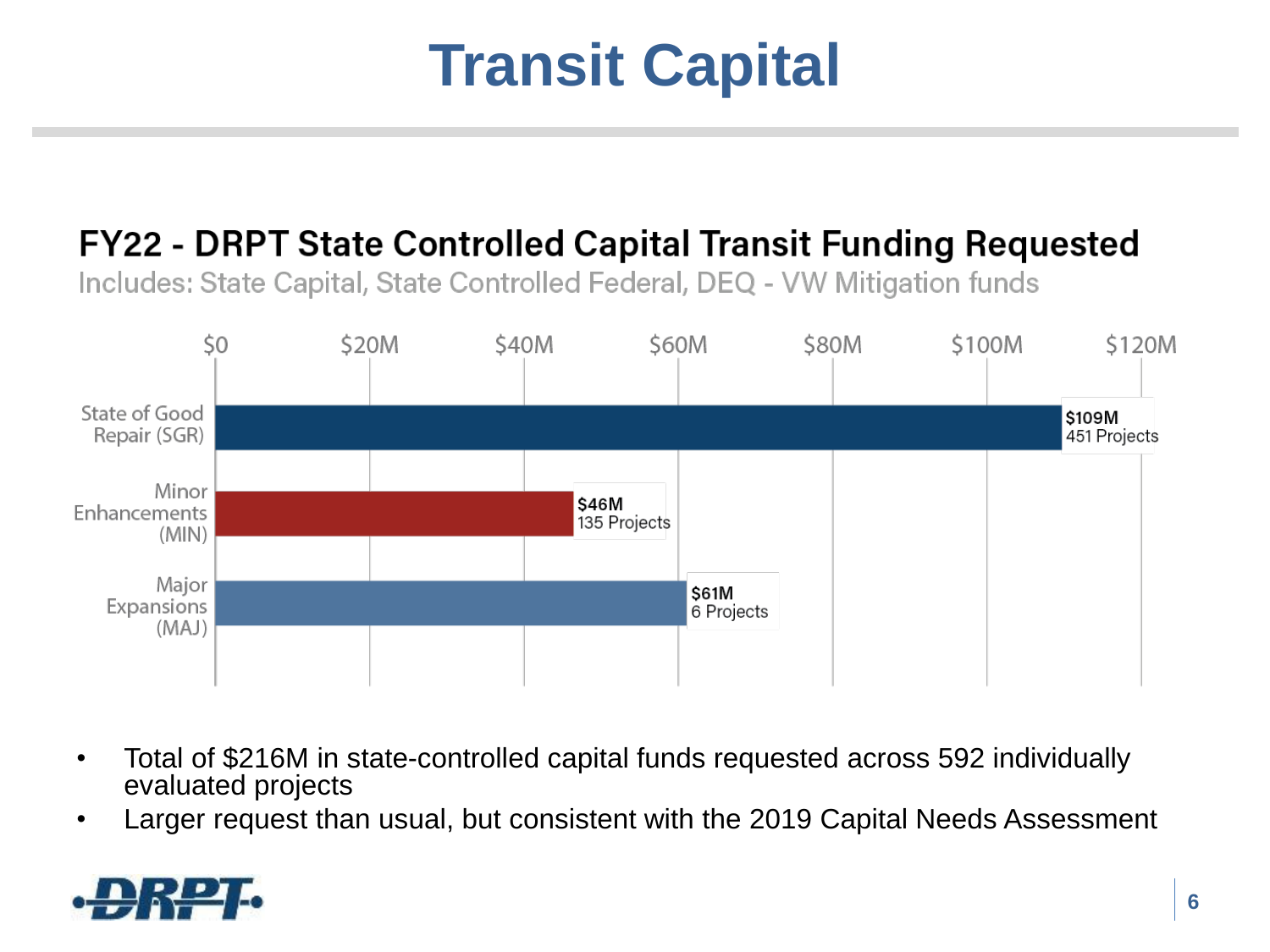## **Transit Capital**

#### FY22 - DRPT State Controlled Capital Transit Funding Allocated

Includes: State Capital, State Controlled Federal, DEQ - VW Mitigation funds



- Includes SGR projects that met or exceeded 95% of their useful life
- MIN projects included expansion buses and maintenance projects

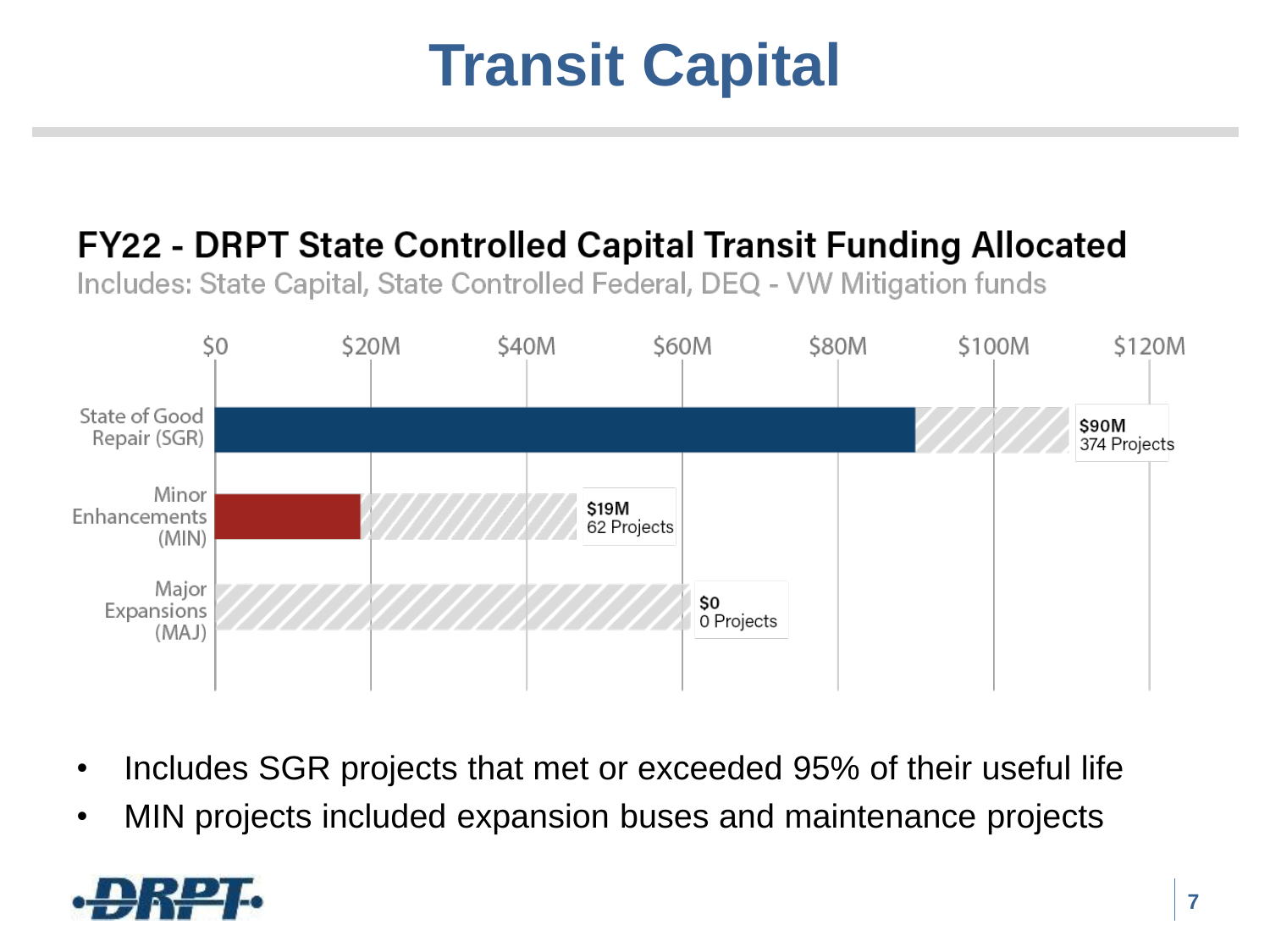## **Transit Capital**

|                        | <b>FY22 State-Controlled Capital</b><br><b>Allocation</b> |
|------------------------|-----------------------------------------------------------|
| <b>HRT</b>             | \$11,225,516                                              |
| <b>WATA</b>            | \$216,000                                                 |
| <b>Suffolk Transit</b> | \$0                                                       |
| <b>Total</b>           | \$11,441,516                                              |